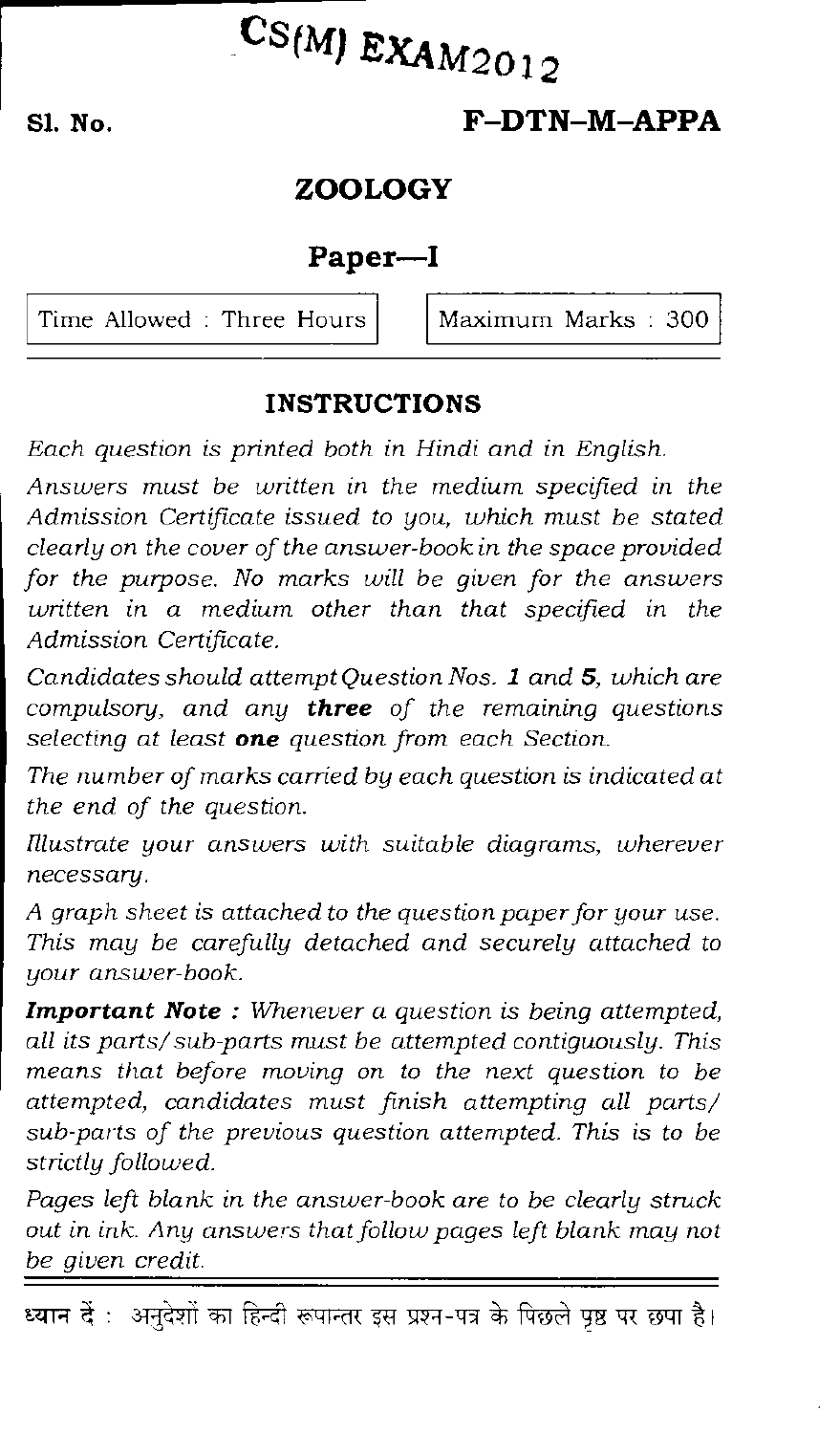#### Section—A

 $\mathcal{L}(\mathbf{x}) \geq \frac{1}{2}$ 

- 1. Answer the following in about *150* words each  $12\times5=60$ 
	- (a) Draw labelled sketches of Alima and Phyllosoma larvae. Identify the neuroendocrine factors that cause metamorphic changes in them.
	- (b) Compare the structure and function of uricotelic and ureotelic kidney with suitable examples and diagrams.
	- (c) Differentiate between pheromones and hormones. How do they help in communication and behaviour?
	- (d) What are the evidences against the traditional concept that pituitary gland is the 'master of endocrine orchestra'? Highlight the current concept on this endocrine gland.
	- (e) "Birds are glorified reptiles." Justify the statement.
- 2. (a) Give an illustrated account of interaction of neuroendocrine secretions in promoting metamorphosis in an orthopteran and a lepidopteran insect. Mention the type of metamorphosis that these insects undergo. 20
	- *(b)* What is torsion? How does it occur in certain gastropods? Give an illustrated account of torsion and detorsion in this molluscan class. 20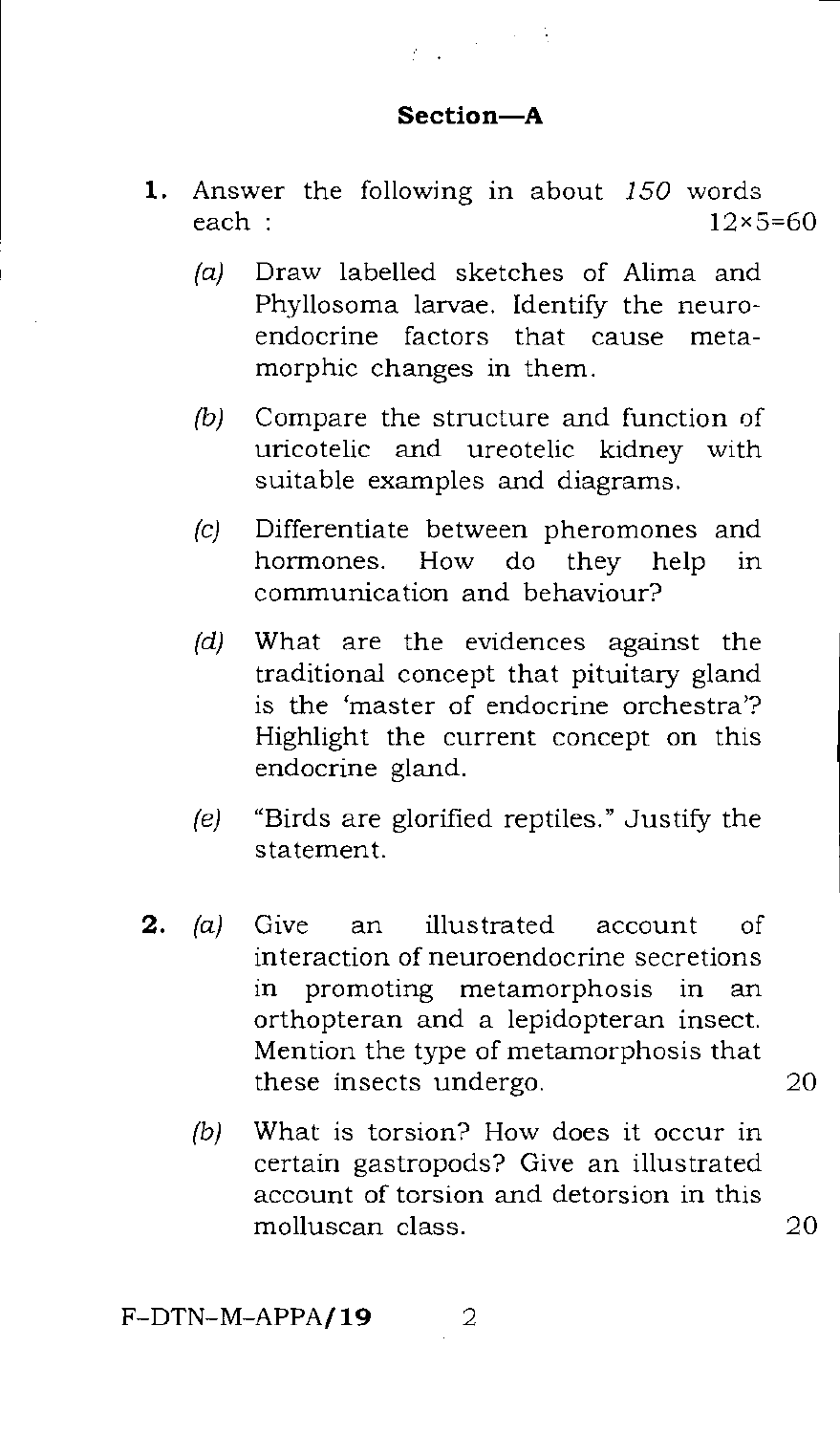#### खण्ड—क

- निम्नलिखित में से प्रत्येक का उत्तर लगभग 150 शब्दों में 1. लिखिए:  $12 \times 5 = 60$ 
	- (क) ऐलाइमा तथा फिल्लोसोमा डिम्भकों के नामांकित चित्र बनाइए। इनके कायातरित परिवर्तनों के कारणों में जो तंत्रिका-अन्तःस्रावी कारक हैं, उन्हें चिह्नित कीजिए।
	- (ख) यूरिकाम्ल-उत्सर्गी तथा यूरिया-उत्सर्गी वृक्क की संरचना तथा कार्यों की उपयुक्त उदाहरणों तथा चित्रों द्वारा तुलना कीजिए।
	- (ग) फीरोमोन तथा हॉर्मोन में विभेदन कीजिए। ये सम्प्रेषण तथा व्यवहार में किस प्रकार सहायक हैं ?
	- पीयूष ग्रन्थि के सम्बन्ध में परम्परागत धारणा, 'अन्तःस्रावी  $(\mathbb{F})$ ऑर्केस्ट्रा का नायक', के प्रतिकूल प्रमाण क्या हैं? इस अन्तःस्रावी ग्रन्थि की वर्तमान धारणा पर महती प्रकाश डालिए।
	- ''पक्षी उत्कृष्ट सरीसृप हैं।'' इस कथन को सही सिद्ध (ਤ) कीजिए।
- (क) आॅर्थोप्टेस तथा लेपिडोप्टेस कीटों के कायांतरण को प्रोन्नत  $2.$ करने वाले तंत्रिका-अन्तःस्रावी स्नावण की अन्योन्यक्रिया का सचित्र विवरण दीजिए। इन कीटों में होने वाले कायांतरण के प्रकार का उल्लेख कीजिए।
	- (ख) विमोटन (मरोड़) क्या है? कुछ गैस्ट्रोपोडों में यह किस प्रकार होता है? मोलस्का के इस वर्ग में विमोटन तथा अव्यावर्तन का सचित्र विवरण दीजिए। 20

З

F-DTN-M-APPA/19

 $[$  P.T.O.

20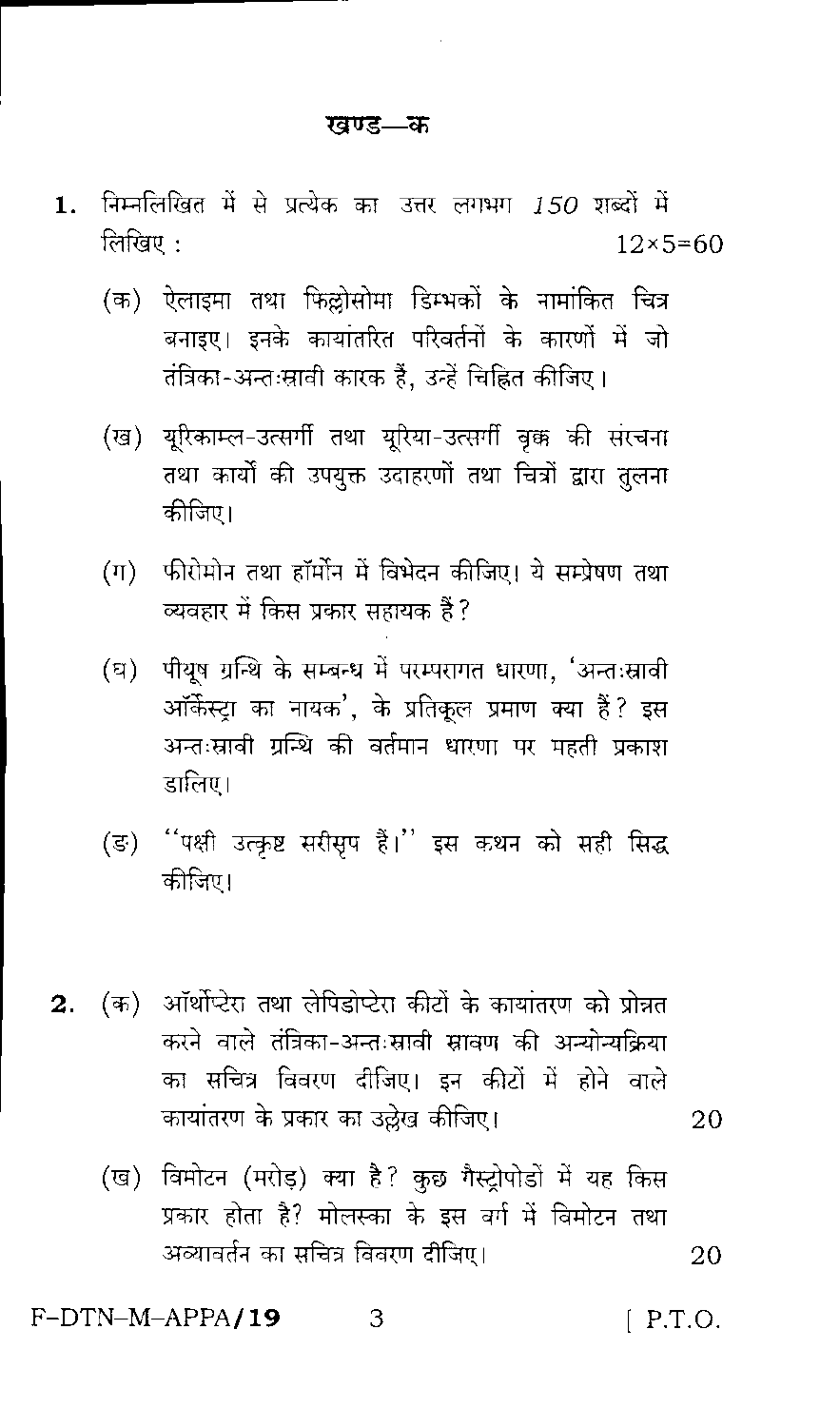- *(c)* Enumerate the anatomical and physiological changes that occur in a<br>venous heart during vertebrate venous heart during vertebrate evolution leading to emergence of heart with separate chambers for arterial and venous blood and a pacesetter mechanism. 20
- 3. (a) Draw a labelled diagram of hypothalamohypophyseal ovarian axis, and comment on the following : 30
	- (i) Effect of photoperiod
	- (ii) Role of hormones in ovarian cycle
	- (iii) Feedback regulation of hormonal cycle
	- *(b)* Compare the tornaria larva of *Balanoglossus* with bipinnaria larva of echinoderm. Give reasons for including Hemichordata as a distinct phylum of invertebrates. 30

- **4.** *(a) Fasciola, Taenia* and *Ascaris* are adapted to parasitic mode of life. Define the convergent and divergent strategies employed by these parasites for successful existence and propagation. 20
	- (b) Differentiate among anapsid, diapsid and synapsid reptiles. Give examples. 20
	- (c) Differentiate between structure and functions of parathyroid hormone and thyroid gland hormones. 20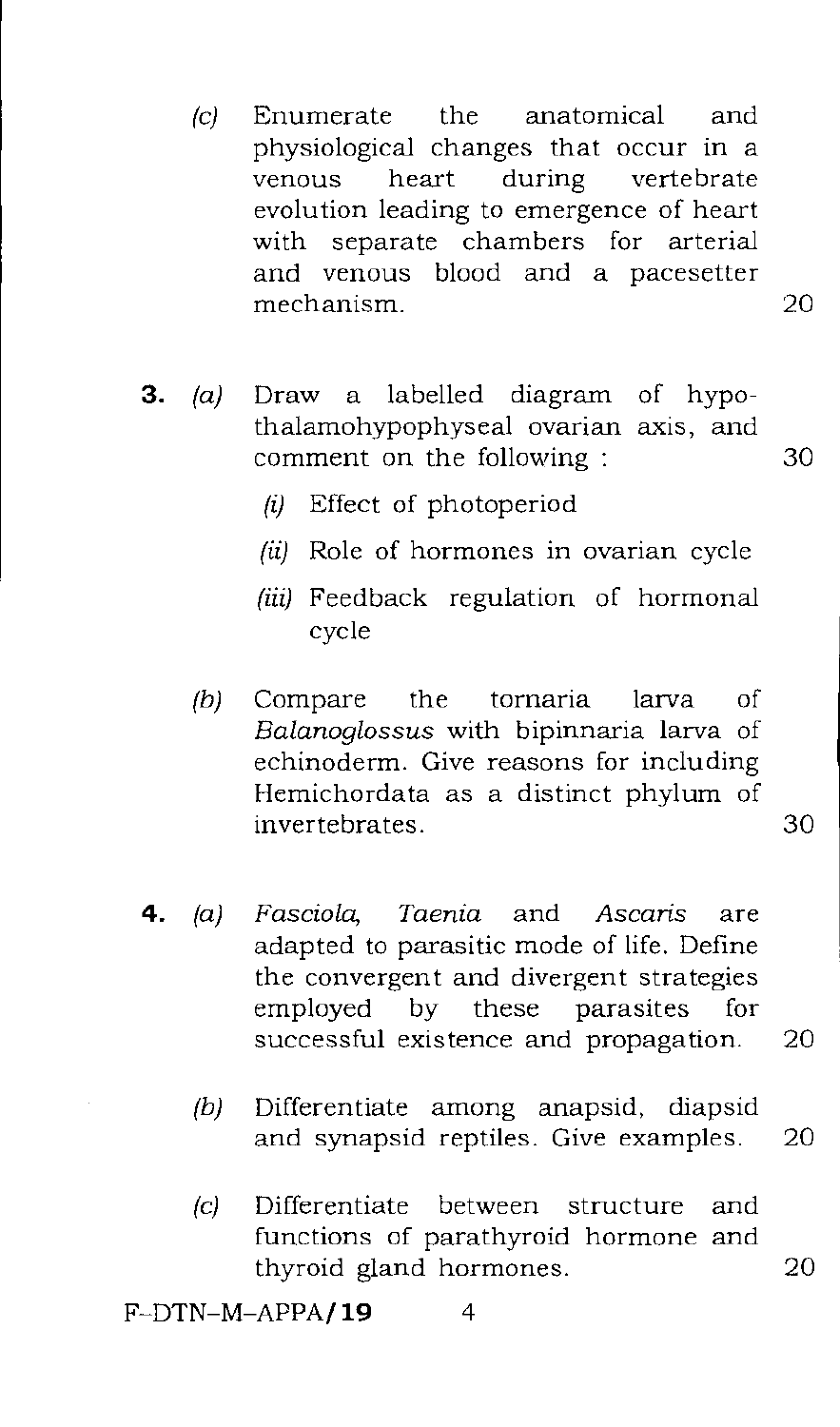- (ग) पृष्ठवंशियों के उद्भव के दौरान शिरा हृदय में होने वाले शारीरीय तथा कायिकीय परिवर्तनों की गणना कीजिए जिससे धमनीय व शिरा रुधिर के अलग-अलग कक्षों तथा गति-प्रेरक तंत्र वाले हृदय का निर्गमन हुआ। 20
- 3. (क) हाइपोथैलेमस (अधश्चेतक)-हाइपोफाइसिस (पीयूष ग्रन्थि) अण्डाशय धुरी का नामांकित चित्र बनाकर निम्नलिखित पर टिप्पणी कीजिए : 30
	- दीप्तिकाल का प्रभाव  $(i)$
	- $(ii)$  अण्डाशय चक्र में हॉर्मोनों की भूमिका
	- (iii) हॉर्मोनल चक्र का पुनर्भरण नियंत्रण
	- (ख) बैलेनोग्लोसस के टोरनेरिया डिम्भक की इकाइनोडर्म के बाइपिनेरिया डिम्भक से तुलना कीजिए। हेमीकॉर्डेटा को अपृष्ठवंशियों के एक विशिष्ट वंश (फाइलम) में सम्मिलित करने के कारण बताइए। 30
- (क) फैशिओला, टीनिया तथा ऐस्केरिस, परजीवी प्रकार के 4. जीवन के लिए अनुकूल हैं। सफल जीवन और प्रजनन के लिए इन परजीवियों द्वारा अपनाए गए अभिसारी और अपसारी रणनीतियों को समझाइए। 20
	- (ख) ऐनेप्सिड, डाइऐप्सिड तथा सिनैप्सिड सरीसृपों के बीच विभेद कीजिए। उदाहरण दीजिए। 20
	- पैराथाइरॉइड हॉर्मोन व थाइरॉइड ग्रन्थि के हॉर्मोन की  $(\pi)$ संख्यना व कार्यों के बीच विभेद कीजिए। 20

 $[$  P.T.O.  $F-DTN-M-APPA/19$ 5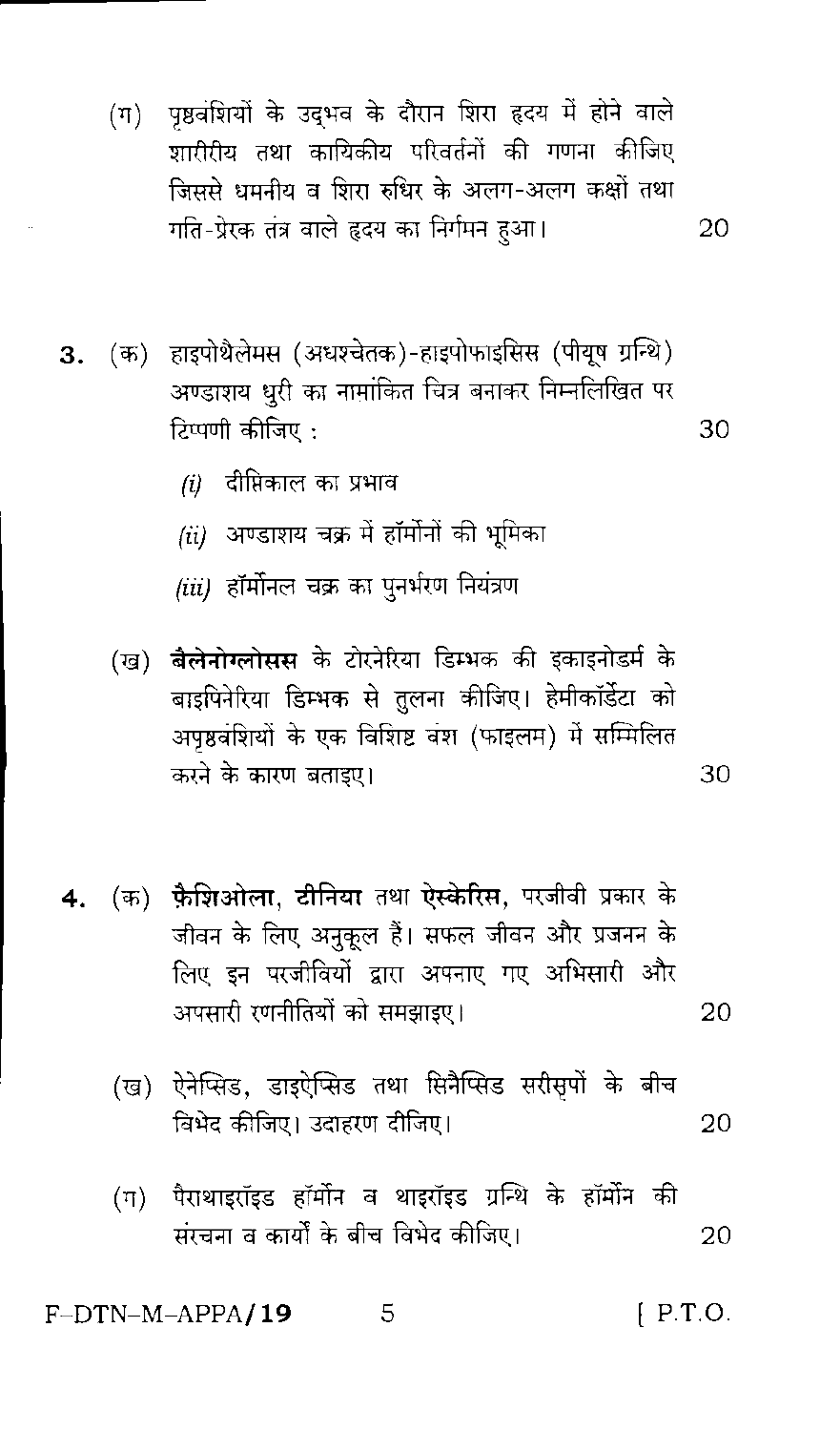### Section—B

- **5.** Answer the following in about  $150$  words each :  $12 \times 5$ each :  $12 \times 5 = 60$ 
	- (a) Draw diagrams to differentiate between ecological pyramids based on predatorprey relationship and energy flow in an ecological niche.
	- (b) What are the merits of remote sensing in sustainable development? Give examples.
	- (c) With suitable examples and diagrams, explain the concept of ecological succession.
	- (d) How is the degree of freedom calculated in a chi-square analysis? Use a graph to convert  $\chi^2$ -values to *p*-values.
	- (e) Compare the social organization of termites and honeybees.
- 6. (a) Differentiate between conditioning and habituation with suitable examples from primates and rodents. 20
	- (b) What is biological clock and how does it function? Discuss the role of intrinsic and extrinsic factors in its entrainment. 20
	- (c) Delineate the principal steps in initiating sericulture. Add a note on various aspects of rearing techniques to get quality product in sericulture. 20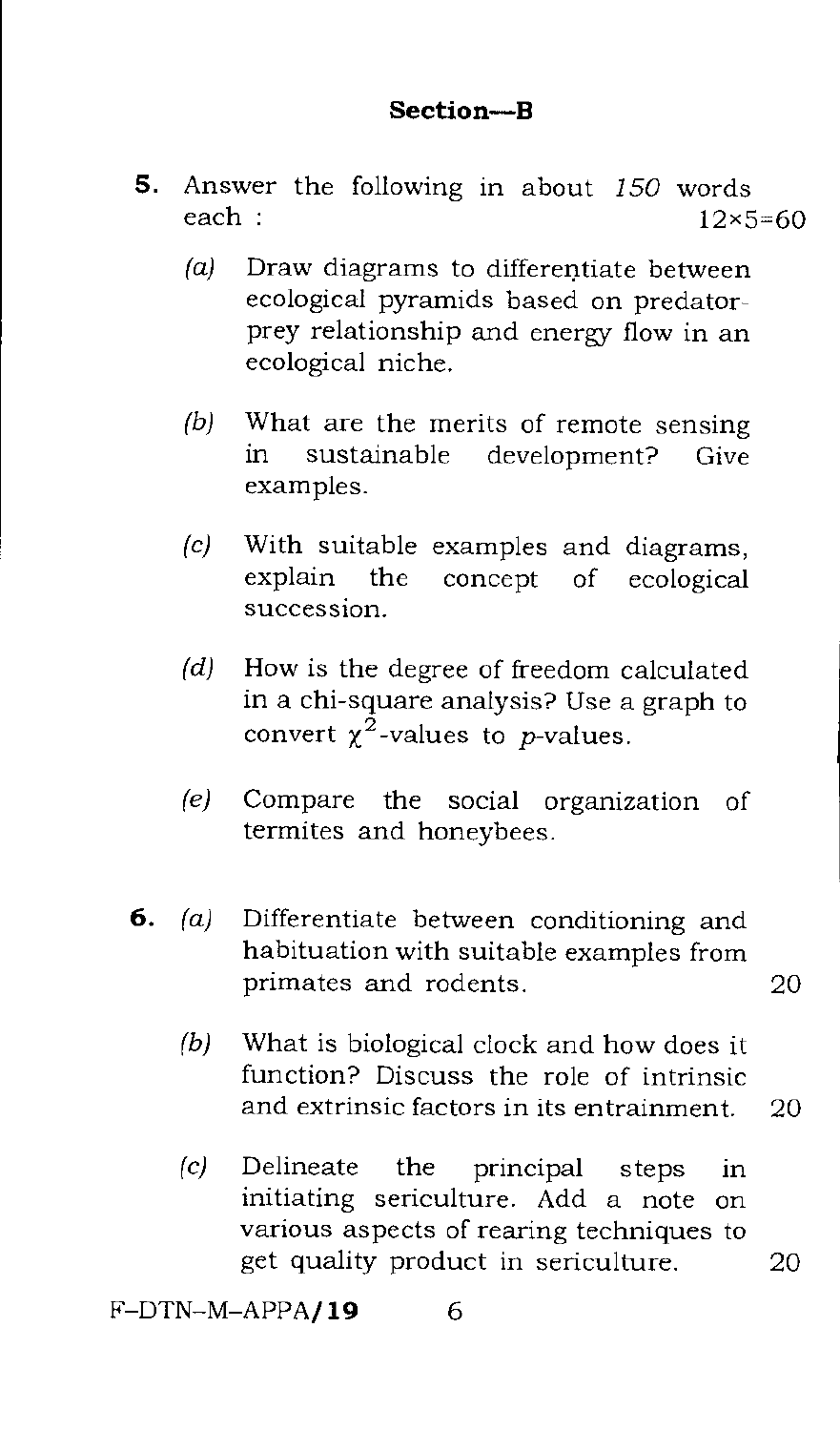- निम्नलिखित में से प्रत्येक का उत्तर लगभग  $150$  शब्दों में 5. लिखिए $\cdot$  $12\times 5=60$ 
	- (क) चित्र बनाकर पारिस्थितिक आवास में ऊर्जा-प्रवाह तथा परभक्षी-शिकार सम्बन्ध पर आधारित पारिस्थितिक पिरामिडों में विभेद कीजिए।
	- (ख) दीर्घकालीन विकास में सुदूर संवेदी के गुणों का उदाहरण सहित वर्णन कीजिए।
	- उपयुक्त उदाहरणों तथा चित्रों के माध्यम से पारिस्थितिक  $(\mathbb{T})$ अनुक्रम की संकल्पना को स्पष्ट कीजिए।
	- काई-स्क्रेयर विश्लेषण में स्वतंत्रता की कोटि का परिकलन  $(\overline{u})$ कैसे होता है? ग्राफ का प्रयोग कर  $\chi^2$ -मान को  $p$ -मान में परिवर्तित कीजिए।
	- (ङ) दीमकों तथा मधुमक्खियों की सामाजिक व्यवस्थाओं में तुलना कीजिए।
- (क) प्राइमेटों तथा रोडेन्टों के उपयुक्त उदाहरणों का उपयोग कर 6. प्रानुकूलन तथा अभ्यस्तता में विभेद कीजिए। 20
	- जैविक घड़ी क्या है और यह किस प्रकार कार्य करती है? (ख) आन्तरिक व बाहरी कारकों का इसके संरोहण में क्या योगदान है? 20
	- रेशमकीट-पालन को प्रारम्भ करने के मुख्य चरणों का  $(\pi)$ चित्रण कीजिए। रेशमकीट-पालन में पालन तकनीकों के विभिन्न बिन्दुओं पर टिप्पणी लिखिए जिससे उच्च गुणवत्ता का उत्पाद प्राप्त हो। 20

7  $[$  P.T.O.  $F-DTN-M-APPA/19$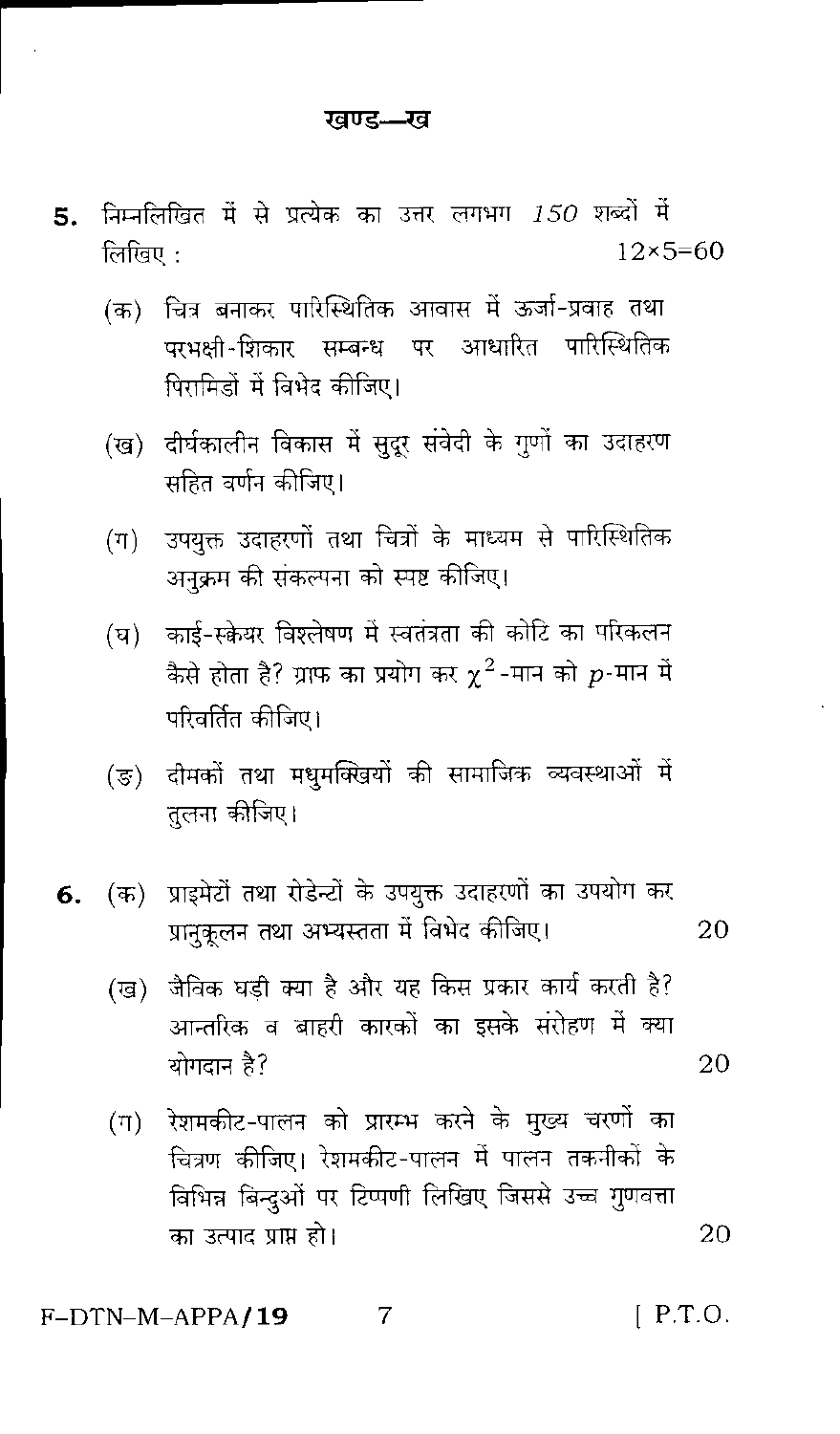- 7. (a) Discuss the role of biotechnology in forensic science  $\frac{1}{2}$  suitable science giving suitable examples. 20
	- (b) Identify and write the characteristics of ectoparasites of cattles. Describe the symptoms of their infection and ways to treat them. 20
	- (c) How do animals navigate in the dark? Use owl and chiropterans as examples, and highlight the features of their navigational sensory equipment. 20
- **8.** (a) With suitable example(s), enumerate the method for conducting one-way and two-way  $F$ -tests. 15
	- (b) What is PCR? Give an illustrated account of various steps of this technique in DNA amplification. 15
	- (c) Tabulate the differences among prototherians, metatherians and eutherians with suitable examples. 15
	- $(d)$  Describe the role of liver and endocrine pancreas in blood-glucose regulation. 15

 $F-DTN-M-APPA/19$  8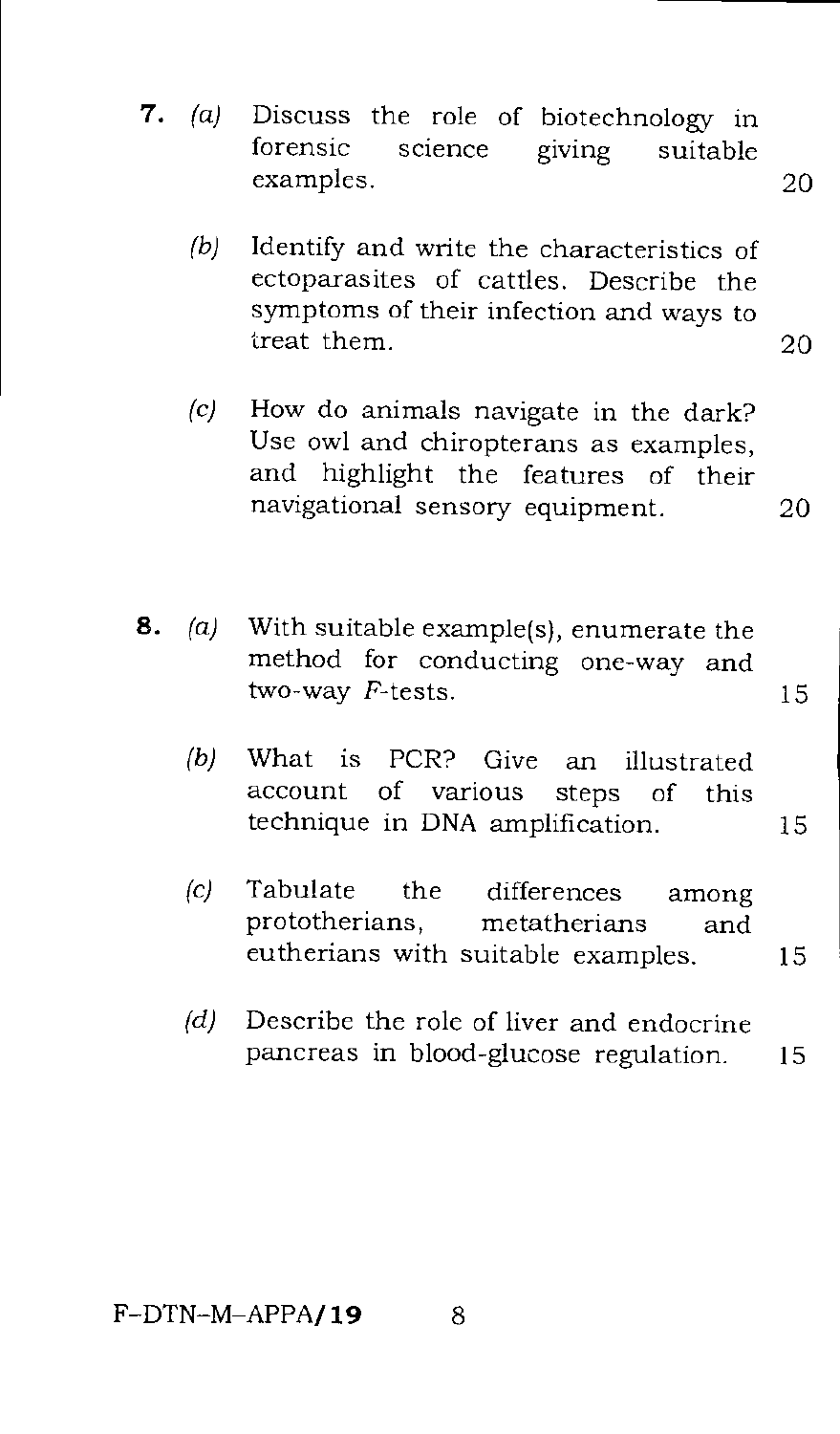- 7. (क) उपयुक्त उदाहरणों सहित फोरेन्सिक विज्ञान में जैव-प्रौद्योगिकी के योगदान की विवेचना कीजिए। 20
	- (ख) मवेशिओं के बाहरी परजीवियों के लक्षणों को पहचानिए व उनका वर्णन कीजिए। इनके द्वारा संक्रमण के लक्षण तथा उनके उपचार का वर्णन कीजिए। 20
	- प्राणी अन्धकार में किस प्रकार रास्ता ढूँढ़ते हैं? उल्लू और  $(\Pi)$ चमगादडों को उदाहरण के रूप में लीजिए और उनके टिशा-निर्देशी संवेदी उपस्कर के लक्षणों को उजागर कीजिए। 20
- 8. (क) उपयुक्त उदाहरण द्वारा एक-तरफा और दो-तरफा  $F$ -परीक्षण करने की विधि का उल्लेख कीजिए। 15
	- (ख) पी॰ सी॰ आर॰ क्या है? डी॰ एन॰ ए॰ के प्रवर्धन में इस तकनीक के विभिन्न चरणों का सचित्र विवरण दीजिए। 15
	- (ग) प्रोटोथिरियन, मेटाथिरियन तथा यूथिरियन के उपयुक्त उदाहरण देकर उनकी विभिन्नताओं को सारणीकृत कीजिए।  $15$
	- (घ) रुधिर-ग्लुकोस के नियंत्रण में यकृत तथा अन्तःस्रावी अग्न्याशय के योगदान का विवरण दीजिए। 15

\* \* \*

 $F-DTN-M-APPA/19$ 

 $JS3 - 1000$ 

Q